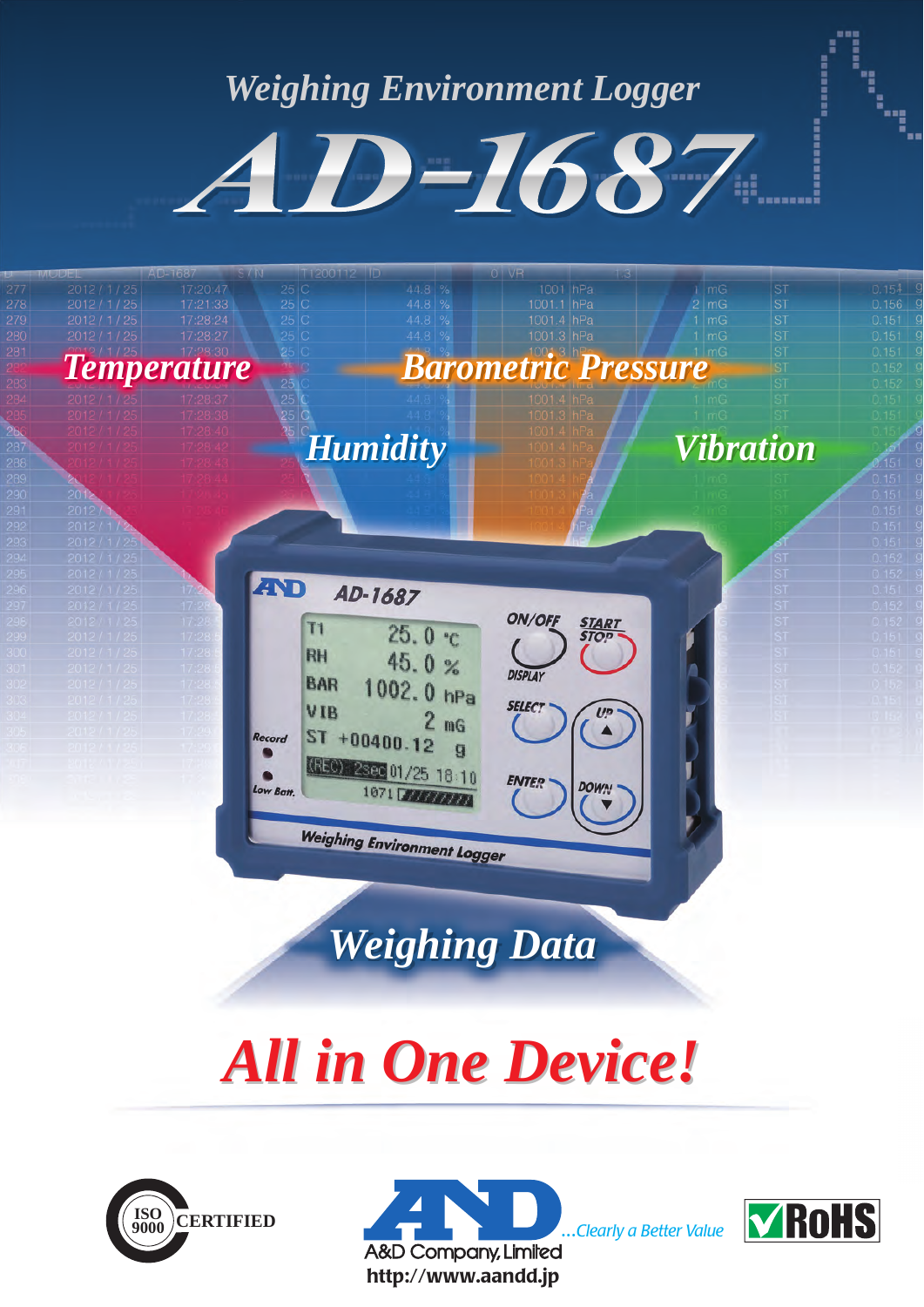## *Who Else Wants to Manage Environmental and Weighing Data With Just One Device?*

*Temperature, humidity, barometric pressure, and mass values – Isn't it troublesome to unify and process these data from different recording devices? The AD-1687 Weighing Environment Logger, which also detects vibration, is ideal for monitoring environmental conditions that influence the performance of precision analytical balances. A unique product that A&D ourselves long wished to have as a balance manufacturer!*

## *Simultaneous and chronological recording of environmental and weighing data*

When connected to an A&D balance, the AD-1687 saves mass values sent from the balance while simultaneously collecting temperature, humidity, barometric pressure, and vibration data from the setup environment, all with date and time of recording. You will no longer be bothered by complicated, error-prone data integration tasks.



## *Instant data saving to a PC requiring no special software*

The PC recognizes the AD-1687 as USB storage. The data is stored in CSV format and can be opened using software such as Microsoft Excel, allowing easy processing and graphing of results for analysis and documentation.

#### *Real-time transmission mode*

By linking a balance and a PC, the AD-1687 can transfer weighing data along with environmental data to the PC in real time without saving the data on the device itself.

## *Large memory capacity of 10,000 data sets*

The AD-1687 stores up to 10,000 sets $^{\rm i}$  of environmental and weighing data with date and time. You can select either endless recording (overwrites the oldest data when memory is full) or one-time recording (stops recording when memory becomes full).

**\***<sup>i</sup>**Roughly 100 days' worth of continuous recording at a 15-minute interval**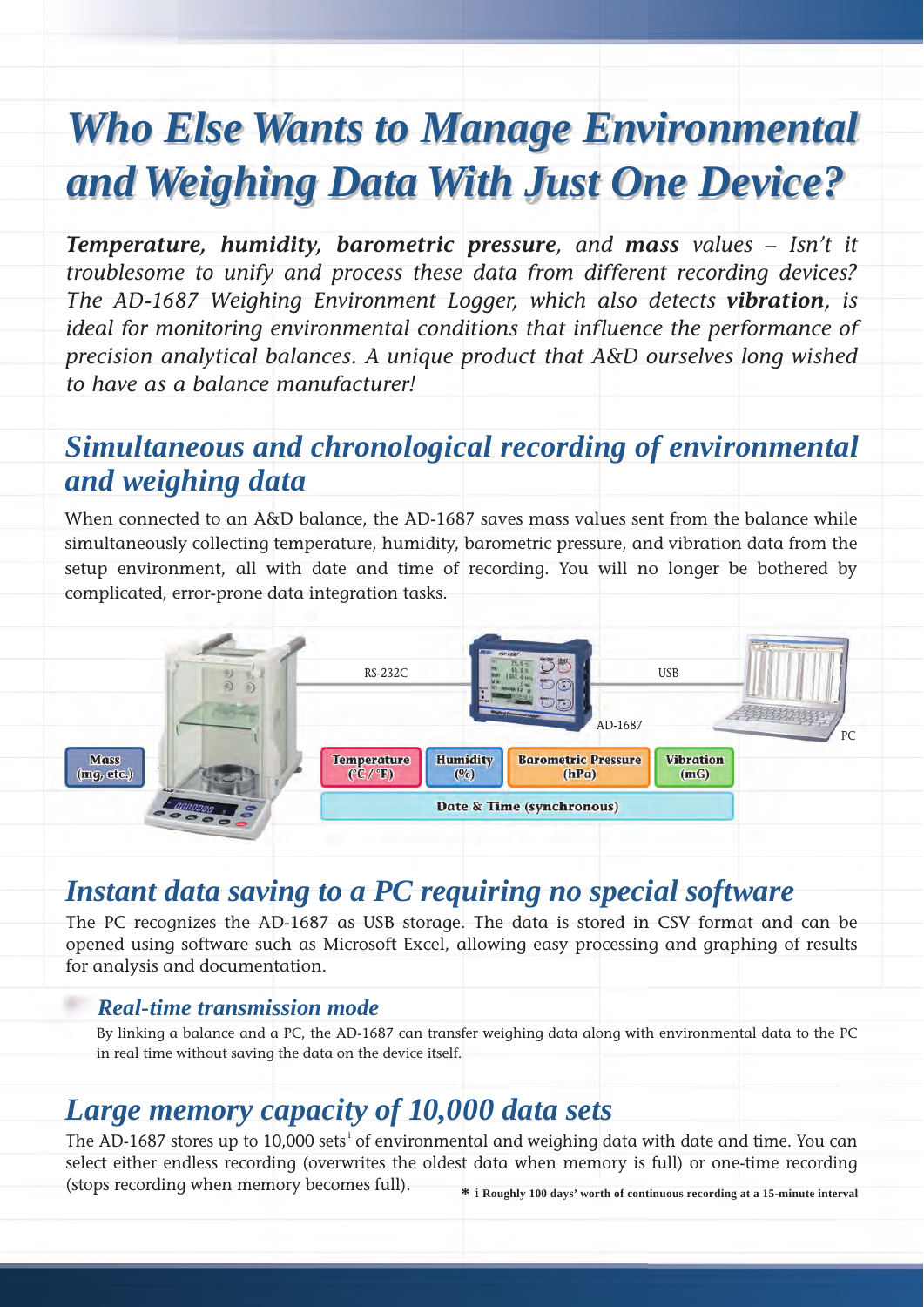## *No battery required when connected to either a balance or a PC*

The AD-1687 can receive power directly from a balance via RS-232C or from a PC via USB. Three types of RS-232C cables (9-pin D-Sub, 25-pin D-Sub, and 7-pin DIN) and a USB cable are provided as standard.

#### *Power-saving function when operated on batteries*

The AD-1687 is automatically turned off after a set period<sup>ii</sup> of inactivity. (Only the display is turned off while recording in interval mode.) The remaining battery level is displayed to avoid unexpected recording failure.

**\*** ii **Settings are 30 sec, 1 min, 2 min, 5 min, 10 min, and OFF**

## *Various display modes*

Depending on your purpose or preference, you can set the AD-1687 to display either all data items or only two important ones (primary data mode), and display data either numerically or by trend graphs (trend graph mode).

#### *Primary data mode*

Only two data items (e.g. temperature and humidity) of your choosing are displayed for easier reading.

#### *Trend graph mode*

Results are graphed using automatic scaling so you can grasp chronological changes quickly and intuitively.



## *Interval time setting for environmental data recording*

It is possible to set an interval time between 1 second to 60 minutes at which the AD-1687 measures and records the environmental data. **\*** iii **For weighing data, use the interval output mode of the weighing instrument.** iii

## *High portability and IP65 dust and waterproof construction*

The AD-1687 is compact enough (127  $\times$  90  $\times$  36 mm with the protective cover) to be carried around. With the protective cover, it is IP65 dust and waterproof and suitable for use at various sites where the conditions are not as favorable as laboratories.

## *Industry's first environment logger that detects vibration*

Because the AD-1687 measures vibration, it is useful for managing not just weighing environments but also areas like production facilities where the amount of vibration becomes an issue.